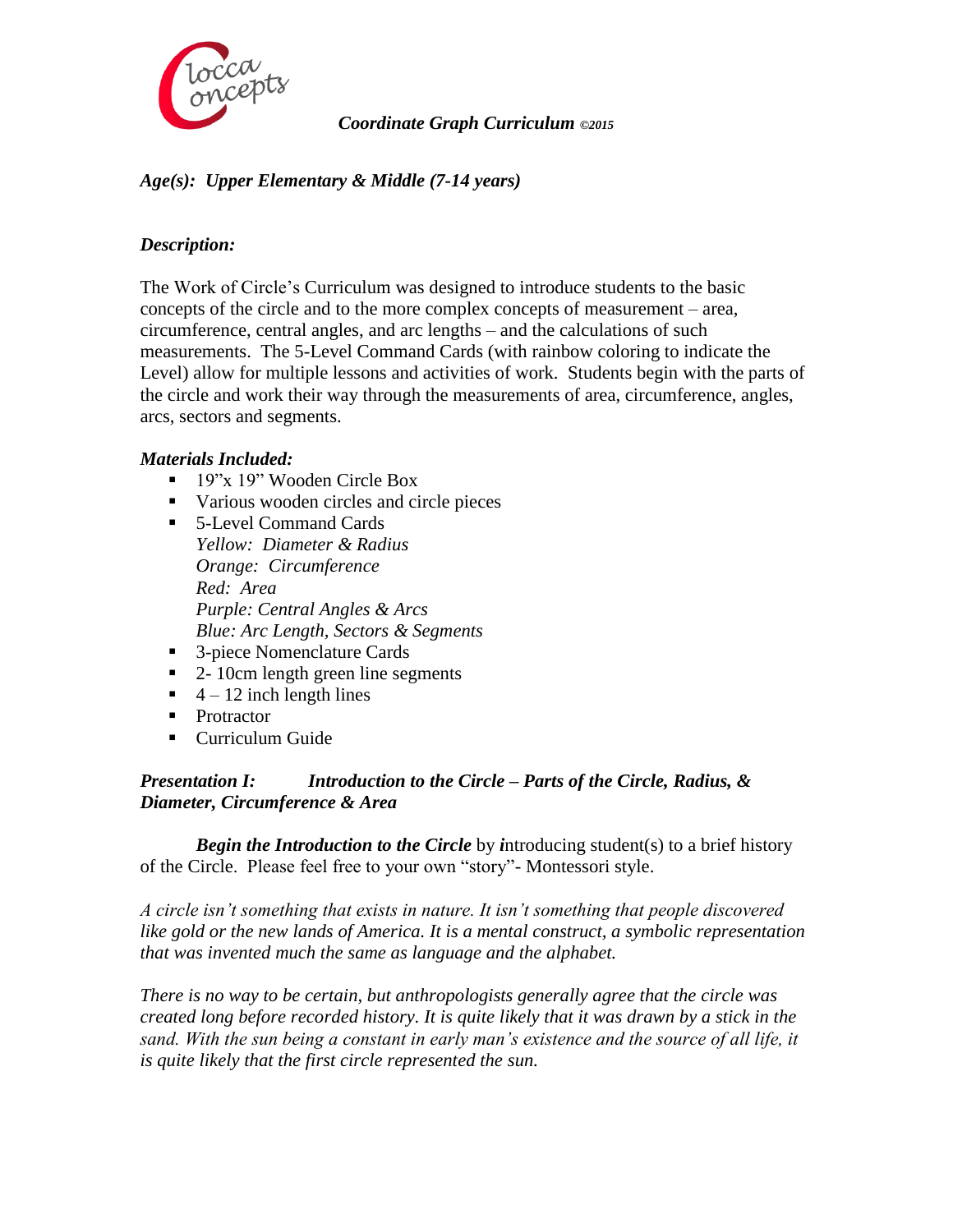

*Through the years man's understanding of the circle has evolved substantially with Euclidean geometry being its crowning point of technological understanding.* 

*Without the rudimentary understanding of circles, the world would not be anything like it*  is today. Without circles, there would be no wheel, which is man's crowning achievement *dating back to the Neolithic Age (circa 9500 BC).*

*Besides the wheel, pulleys, gears, ball bearings and a thousand other items we take for granted wouldn't exist. And of course we would never have the pleasure of driving a car, riding a Ferris wheel, or watching the moon landing on our television set.*

*The circle is the most primitive and rudimentary of all human inventions, and at the same time, the most dynamic. It is the cornerstone in the foundation of science and technology. It is the basic tool of all engineers and designers. It is used by the greatest artists and architects in the history of mankind.*

*A circle is a simple [shape](http://en.wikipedia.org/wiki/Shape) in [Euclidean geometry.](http://en.wikipedia.org/wiki/Euclidean_geometry) It is the set of all [points](http://en.wikipedia.org/wiki/Point_(geometry)) in a [plane](http://en.wikipedia.org/wiki/Plane_(mathematics)) that are at a given distance from a given point, the [center;](http://en.wikipedia.org/wiki/Centre_(geometry)) equivalently it is the curve traced out by a point that moves so that its distance from a given point is constant. The distance between any of the points and the center is called the [radius.](http://en.wikipedia.org/wiki/Radius)*

*Natural circles would have been observed, such as the Moon, Sun, and a short plant stalk blowing in the wind on sand, which forms a circle shape in the sand. The circle is the basis for the [wheel,](http://en.wikipedia.org/wiki/Wheel) which, with related inventions such as [gears,](http://en.wikipedia.org/wiki/Gear) makes much of modern*  machinery possible. In mathematics, the study of the circle has helped inspire the *development of geometry, [astronomy,](http://en.wikipedia.org/wiki/Astronomy) and calculus.*

*Early [science,](http://en.wikipedia.org/wiki/Science) particularly [geometry](http://en.wikipedia.org/wiki/Geometry) and [astrology and astronomy,](http://en.wikipedia.org/wiki/Astrology_and_astronomy) was connected to the divine for most [medieval scholars,](http://en.wikipedia.org/wiki/History_of_science_in_the_Middle_Ages) and many believed that there was something intrinsically "divine" or "perfect" that could be found in circles.*

*The first theorems relating to circles are attributed to Thales around 650 BC. Book III of Euclid's Elements deals with properties of circles and problems of inscribing and escribing polygons.*

*One of the problems of Greek mathematics was the problem of finding a square with the same area as a given circle. Several of the 'famous curves' in this stack were first studied in an attempt to solve this problem. Anaxagoras in 450 BC is the first recorded mathematician to study this problem.*

*Pi has been known for almost 4000 years—but even if we calculated the number of seconds in those 4000 years and calculated pi to that number of places, we would still only be approximating its actual value. Here's a brief history of finding pi:*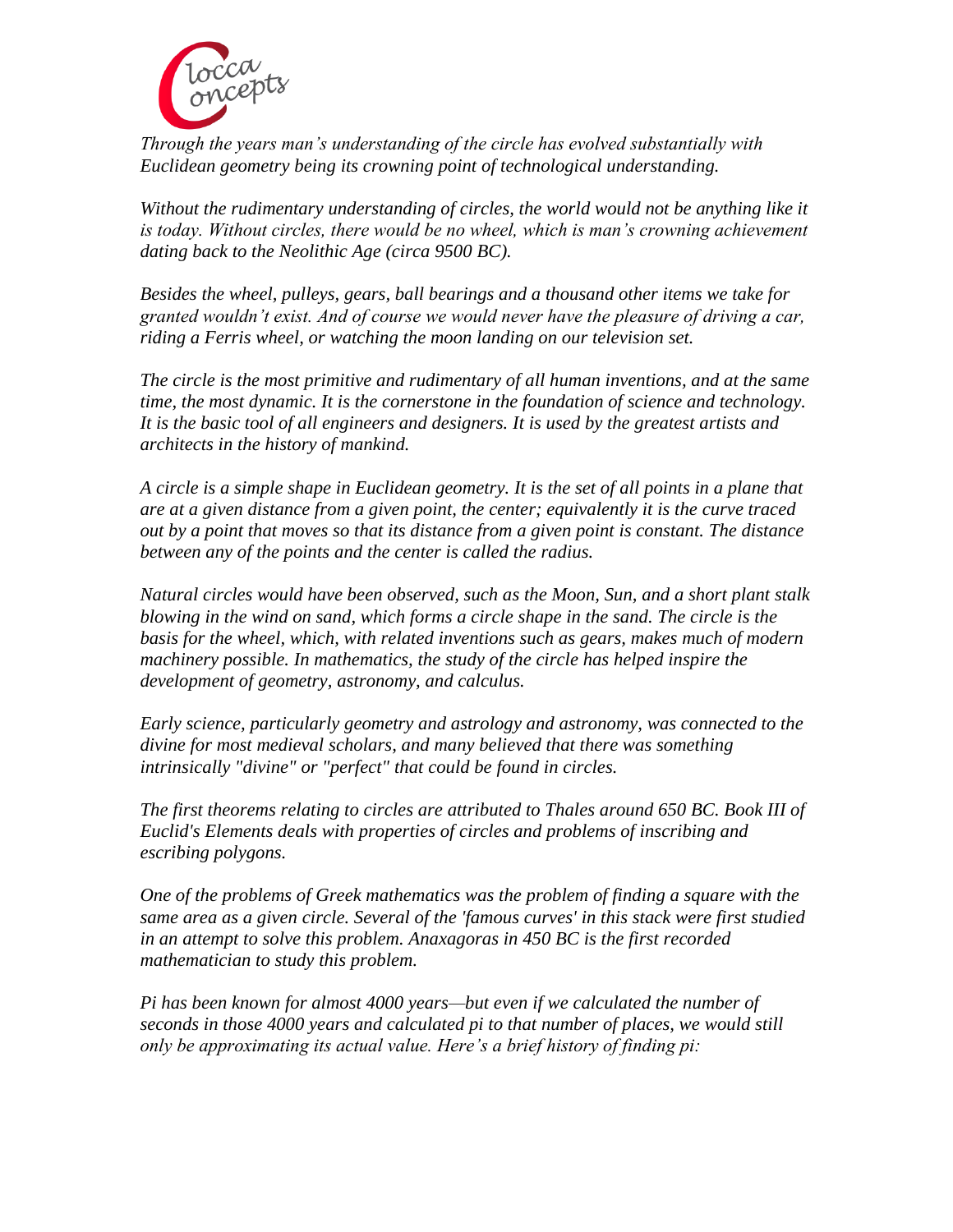

*The ancient Babylonians calculated the area of a circle by taking 3 times the square of its radius, which gave a value of pi = 3. One Babylonian tablet (ca. 1900–1680 BC) indicates a value of 3.125 for pi, which is a closer approximation.*

*The Rhind Papyrus (ca.1650 BC) gives us insight into the mathematics of ancient Egypt. The Egyptians calculated the area of a circle by a formula that gave the approximate value of 3.1605 for pi.*

*The first calculation of pi was done by Archimedes of Syracuse (287–212 BC), one of the greatest mathematicians of the ancient world. Archimedes approximated the area of a circle by using the Pythagorean Theorem to find the areas of two regular polygons: the polygon inscribed within the circle and the polygon within which the circle was circumscribed. Since the actual area of the circle lies between the areas of the inscribed and circumscribed polygons, the areas of the polygons gave upper and lower bounds for the area of the circle. Archimedes knew that he had not found the value of pi but only an approximation within those limits. In this way, Archimedes showed that pi is between 3 1/7 and 3 10/71.*

*A similar approach was used by Zu Chongzhi (429–501), a brilliant Chinese mathematician and astronomer. Zu Chongzhi would not have been familiar with Archimedes' method—but because his book has been lost, little is known of his work. He calculated the value of the ratio of the circumference of a circle to its diameter to be 355/113. To compute this accuracy for pi, he must have started with an inscribed regular 24,576-gon and performed lengthy calculations involving hundreds of square roots carried out to 9 decimal places.*

*Mathematicians began using the Greek letter π in the 1700s. Introduced by William Jones in 1706, use of the symbol was popularized by Leonhard Euler, who adopted it in 1737.*

*In the twentieth century, computers took over the reins of calculation, and this allowed mathematicians to exceed their previous records to get to previously incomprehensible results.*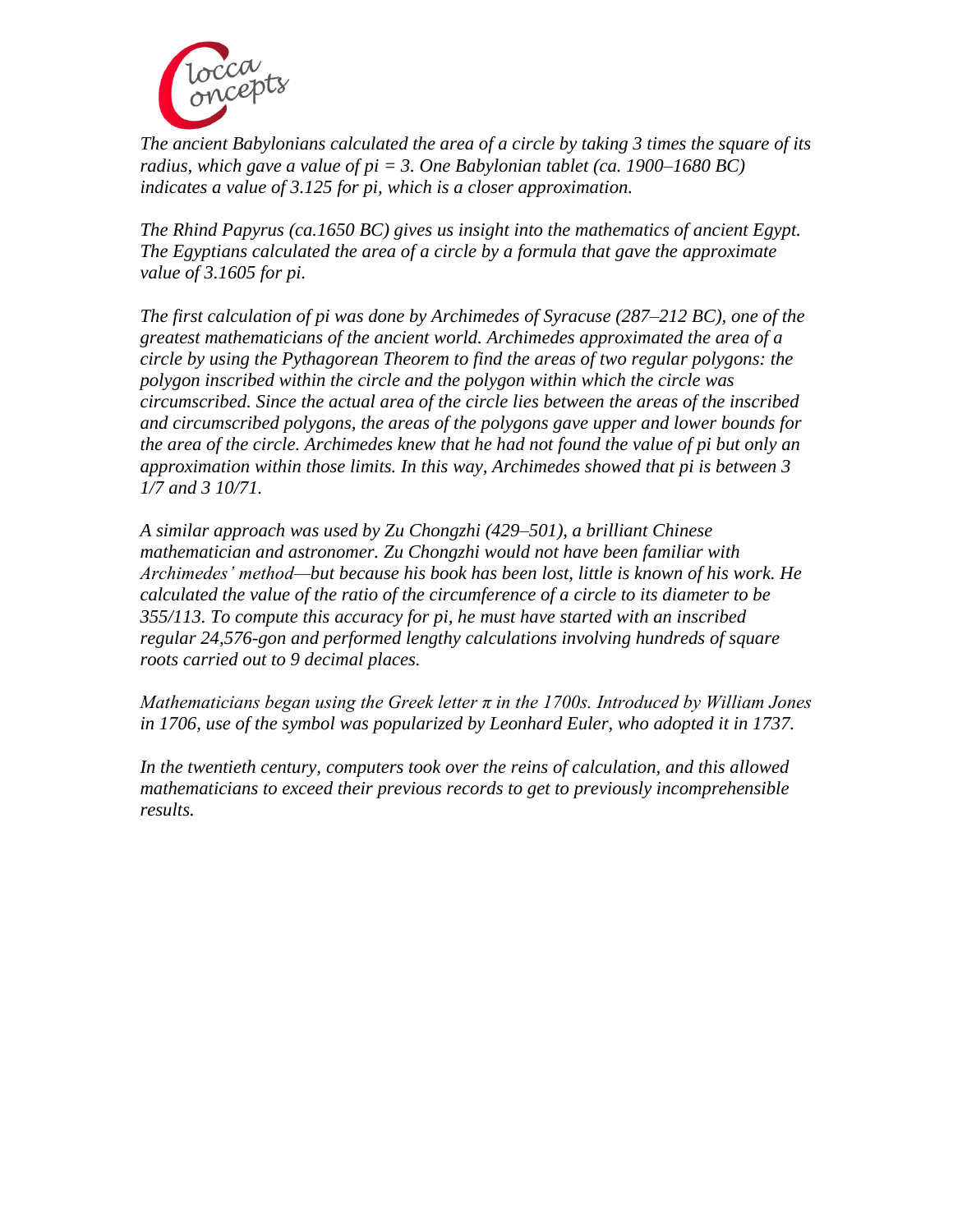

# *Radius:*

The radius of a circle is the length of the line from the center to any point on its edge. The plural form is radii (pronounced "ray-dee-eye").

#### **If you know the diameter**

Given the diameter of a circle, the radius is simply half the diameter:

| $radius = \frac{D}{2}$            | where: |
|-----------------------------------|--------|
| $D$ is the diameter of the circle |        |

### **If you know the circumference**

If you know the circumference of a circle, the radius can be found using the formula

*radius* = 
$$
\frac{C}{2\pi}
$$
  
\n*C* is the circumference of the circle  
\n*π* is Pi, approximately 3.142

# **If you know the area**

If you know the area of a circle, the radius can be found using the formula

 $radius = \sqrt{\frac{A}{\pi}}$ 

where: *A* is the area of the circle *π* is Pi, approximately 3.142

### *Diameter:*

The diameter of a circle is the length of the line through the center and touching two points on its edge.

The diameter is also a chord. A chord is a line that joins any two points on a circle. A diameter is a chord that runs through the center point of the circle. It is the longest possible chord of any circle.

The center of a circle is the midpoint of its diameter. That is, it divides it into two equal parts, each of which is a radius of the circle. The radius is half the diameter.

#### **If you know the radius**

Given the radius of a circle, the diameter can be calculated using the formula

where: diameter =  $2R$ *R* is the radius of the circle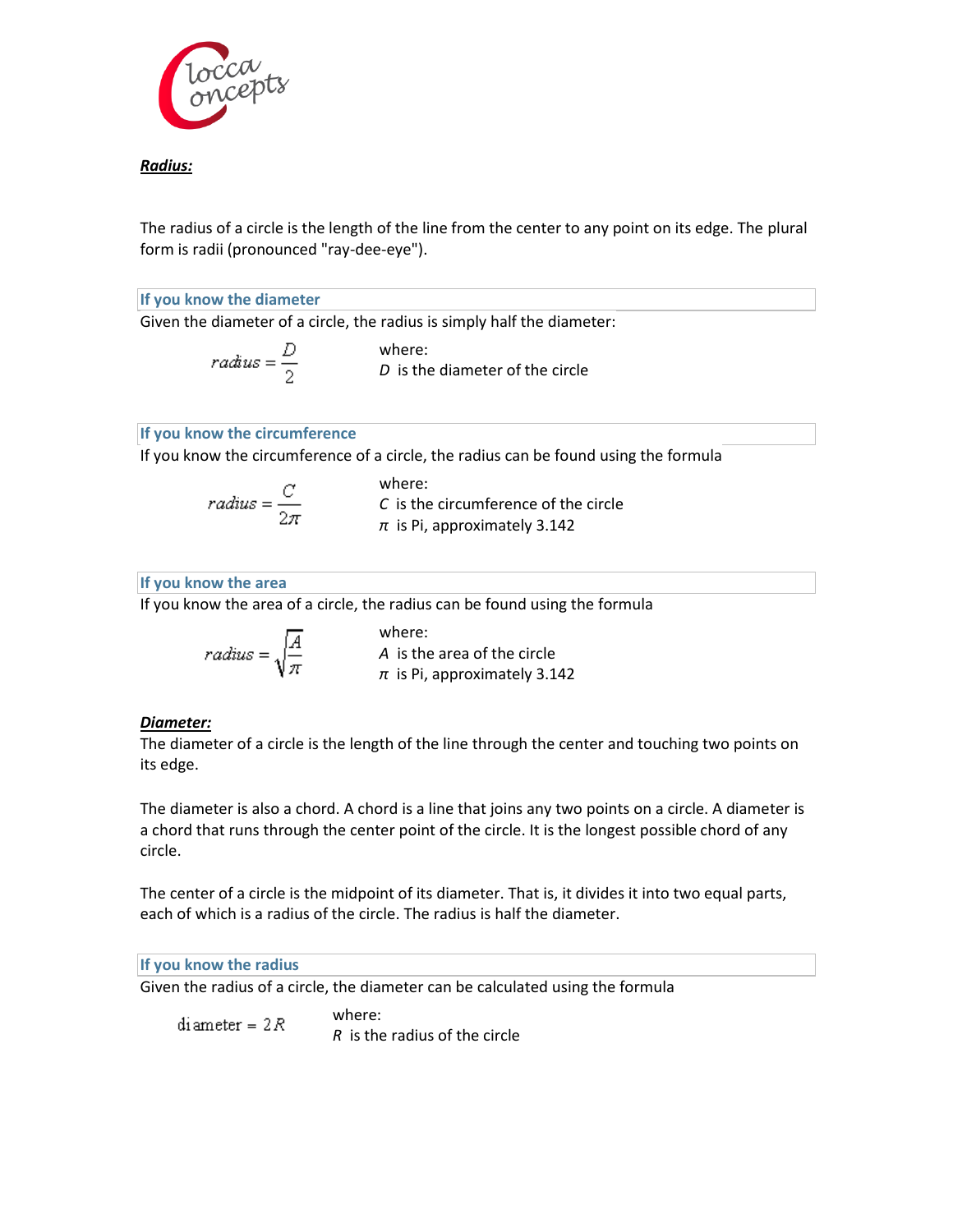

# **If you know the circumference**

If you know the circumference of a circle, the diameter can be found using the formula

$$
diameter = \frac{C}{\pi}
$$
 where:  
\n*C* is the circumference of the circle  
\n*π* is Pi, approximately 3.142

#### **If you know the area**

If you know the area of a circle, the diameter can be found using the formula

$$
diameter = \sqrt{\frac{4A}{\pi}}
$$
 where:  
A is the area of the circle  
 $\pi$  is Pi, approximately 3.142

# *Circumference:*



A circle is a shape with all points the same distance from the center. It is named by the center. The circle to the left is called circle A since the center is at point A. If you measure the distance around a circle and divide it by the distance across the circle through the center, you will always come close to a particular value, depending upon the accuracy of your measurement. This value is approximately 3.14159265358979323846... We use the Greek letter *(pronounced Pi)* to

represent this value. The number  $\pi$  goes on forever. However, using computers  $\pi$  has been calculated to over 1 trillion digits past the decimal point.

The distance around a circle is called the **circumference**. The distance across a circle through the center is called the **diameter**.  $\pi$  is the ratio of the circumference of a circle to the diameter. Thus, for any circle, if you divide the circumference by the diameter, you get a value close to  $\pi$ . This relationship is expressed in the following formula:

$$
\frac{C}{d} = \pi
$$

where  $C$  is circumference and  $d$  is diameter. You can test this formula at home with a round dinner plate. If you measure the circumference and the diameter of the plate and then divide  $C$ by  $\vec{a}$ , your quotient should come close to  $\pi$ . Another way to write this

formula is:  $C = \pi \cdot d$  where  $\cdot$  means multiply. This second formula is commonly used in problems where the diameter is given and the circumference is not known.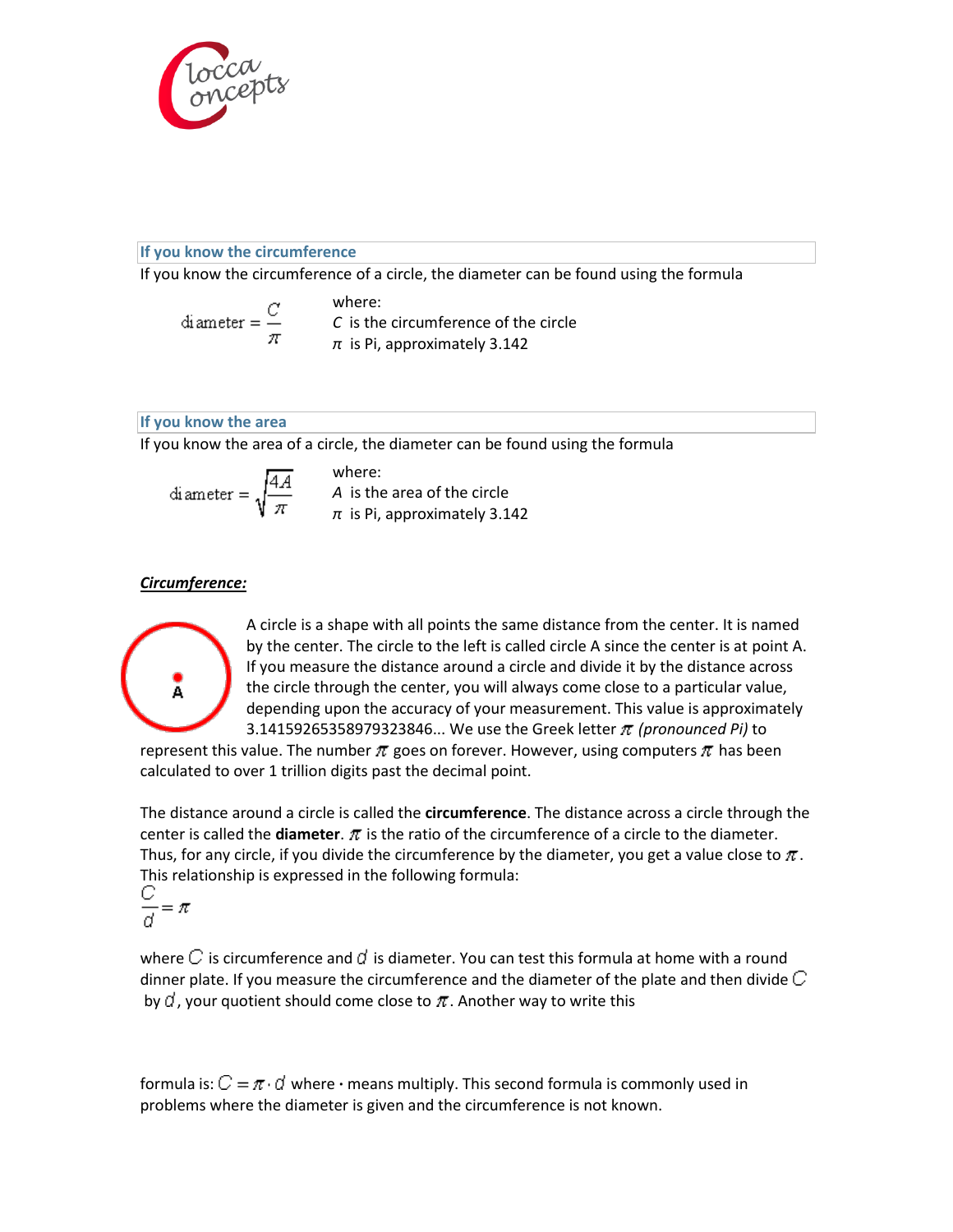

The **radius** of a circle is the distance from the center of a circle to any point on the circle. If you place two radii end-to-end in a circle, you would have the same length as one diameter. Thus, the diameter of a circle is twice as long as the radius. This relationship is expressed in the following formula:  $d = 2 \cdot r$ , where d is the diameter and r is the radius.

Circumference, diameter and radii are measured in linear units, such as inches and centimeters. A circle has many different radii and many different diameters, each passing through the center.

*Area:* 



The area of a circle is the number of square units inside that circle. If each square in the circle to the left has an area of 1 cm<sup>2</sup>, you could count the total number of squares to get the area of this circle. Thus, if there were a total of 28.26 squares, the area of this circle would be 28.26 cm<sup>2</sup> However, it is easier to use one of the following formulas:  $A = \pi \cdot r^2$ to use one of the following formulas: where  $\triangle$  is the area, and  $\Gamma$  is the radius.

# *Activity Follow-Up & Extensions:*

- 1. Have students read through the Circle Nomenclature Cards and practice matching Nomenclature (3-Part) Cards.
- 2. Have Students begin with Lesson Cards 1 6 (Radius, Diameter, Circumference & Area)
- 3. Have Students begin Command Cards Level A (yellow (Radius & Diameter), orange (Circumference) & red (Area)).

### *Notes for instructor:*

*\*\*Remind students that 3.14 is an approximation of pi.* 

### *Presentation II: Arcs & Central Angles & Radians*

*In the previous lesson, you learned how to identify the parts of a circle, measure the diameter and radius of the circle, calculate the perimeter or the circumference of a circle and calculate the area within the circle.*



*Now we will explore Central Angles, Arcs, & Radians in more detail.*

*An angle whose vertex is the center of a circle and whose sides pass through a pair of points on the circle is called a central angle. The following symbol, pronounced "theta", is used to represent a central angle: θ.*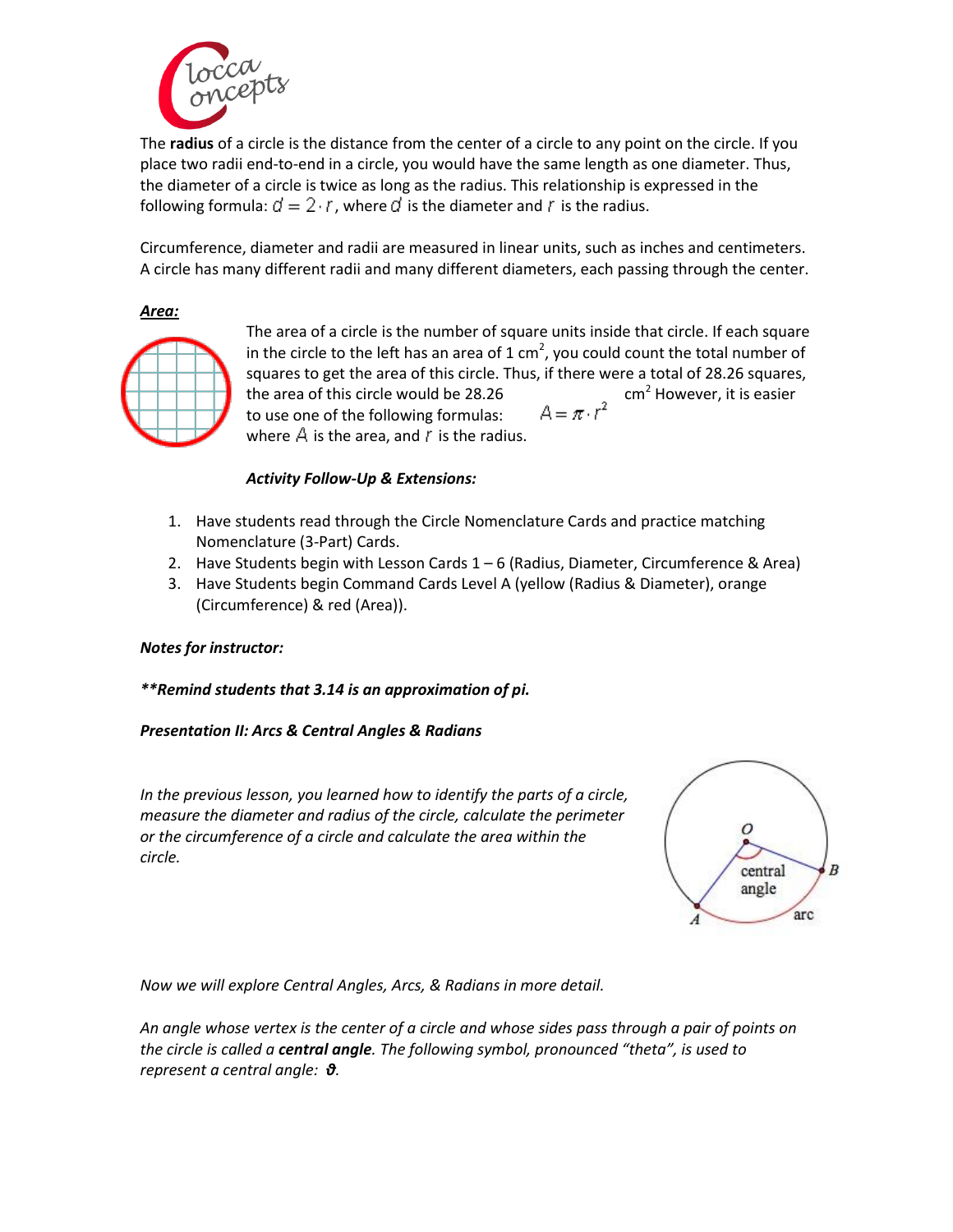



*An inscribed angle is an angle formed by two chords in a circle which have a common endpoint. This common endpoint forms the vertex of the inscribed angle. The other two endpoints define what we call an intercepted arc on the circle.*

*An arc of a circle is a continuous portion of the circle. It consists of two endpoints and all the points on the circle between these endpoints. The ͡ symbol is used to denote an arc. This symbol is written over the endpoints that form the arc. There are three types of arcs:*

*Semicircle: an arc whose endpoints are the endpoints of a diameter. It is named using three points. The first and third points are the endpoints of the diameter, and the middle point is any point of the arc between the endpoints.*

*Minor arc: an arc that is less than a semicircle. A minor arc is named by using only the two endpoints of the arc.*

*Major arc: an arc that is more than a semicircle. It is named by three points. The first and third are the endpoints, and the middle point is any point on the arc between the endpoints.*



*An arc of a circle is a continuous portion of the circle. It consists of two endpoints and all the points on the circle between these endpoints.* 

*Arcs are measured in two ways: as the measure of the Central Angle, or as the length of the arc itself.*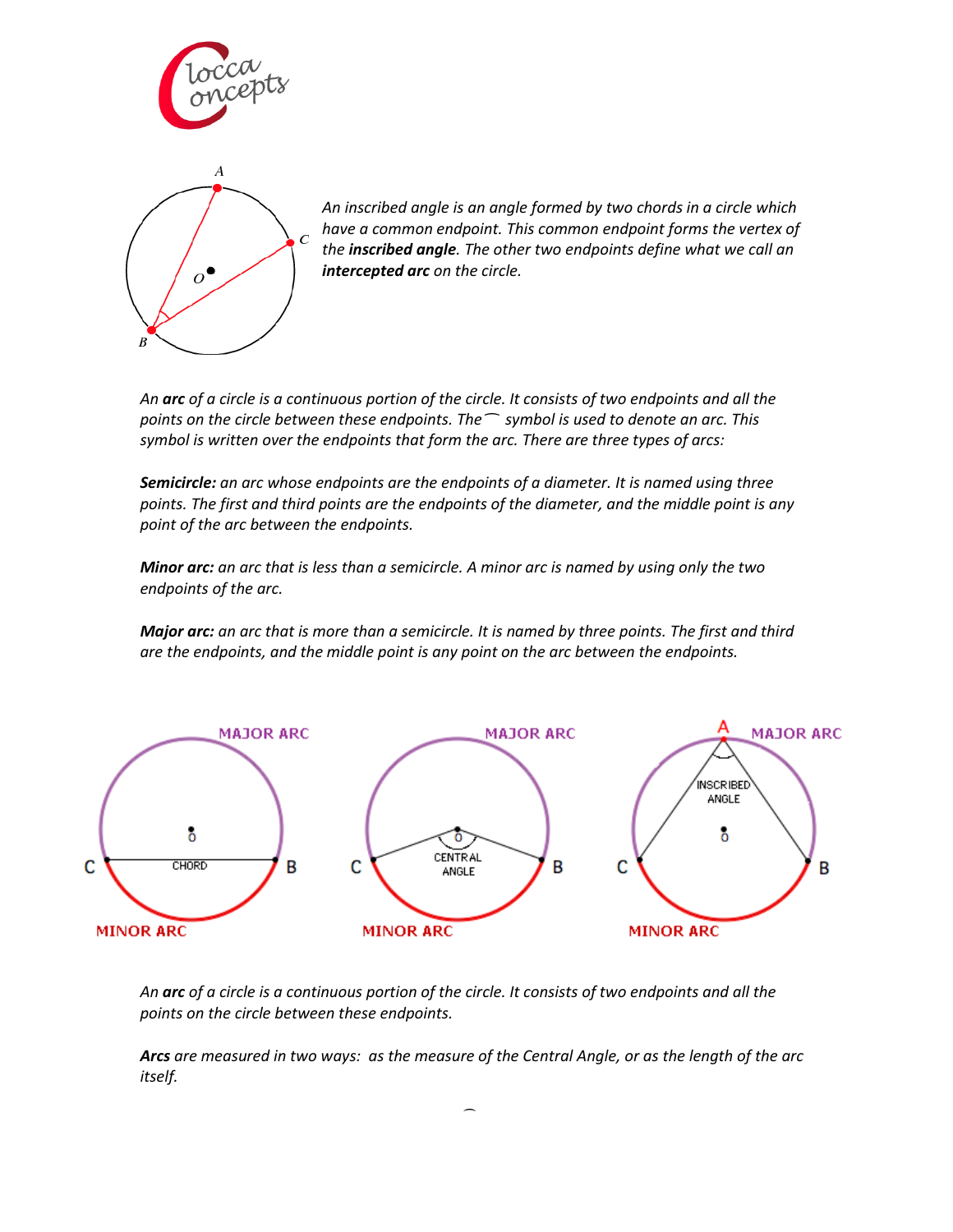

*This angle measure is written like this: m AB = 60° and is read as "the measure of arc AB is 60 degrees".* 

*If the minor arc AB = 60°, then the major arc is equal to 360° - 60°, which is 300°.* ͡

*When arc angle measures are marked on a diagram, there are two common ways to do it: (1) write the angle alongside the arc itself, or (2) You can draw the lines from the arc endpoints to the center point and label the central angle in the usual way.*



*The arc length is the measure of the distance along the curved line making up the arc. It is longer than the straight line distance between its endpoints (which would be a chord). The arc length of a circle can be found by first calculating what fraction of the circle is represented by the central angle. Finally, you find the fraction of that circumference (θ/360◦). Then you will need to find the circumference of the circle. Circumference is equal to 2πr. Thus the formula for the arc length is:*  $C_a = 2\pi r(\vartheta/360)$ , where  $C_a$  *is the arc length, r is the radius of the circle and*  $\vartheta$  *is the Central Angle of the arc.* 

*This formula is for using the degree measurement of the Central Angle. If you were using radians, the formula would be: R θ, where θ is the central angle of the arc in radians and R is the radius of the arc.* 

*For example, if a circle has a radius of 10 cm and a central angle of 60°, to calculate the arc*  length for that angle we must first determine what fraction of the circle is represented by the *central angle 60°. Since there are 360° in a full circle, we can find the fraction of a circle by simplifying 60/360; 60/360 = 1/6 or 0.16666666666 or 1.67 if we round to the nearest hundredth. So the sector represents 1/6 of the circle.* 

*To find the arc length, we now need to find the circumference of the circle. The Circumference of the circle is equal to 2πr.* 

C = 2πr  $C = 2\pi \times 10$ C= 62.8 cm

The circumference of this circle is approximately 62.8 cm. To find the arc length, we need to find 1/6 of 62.8 cm.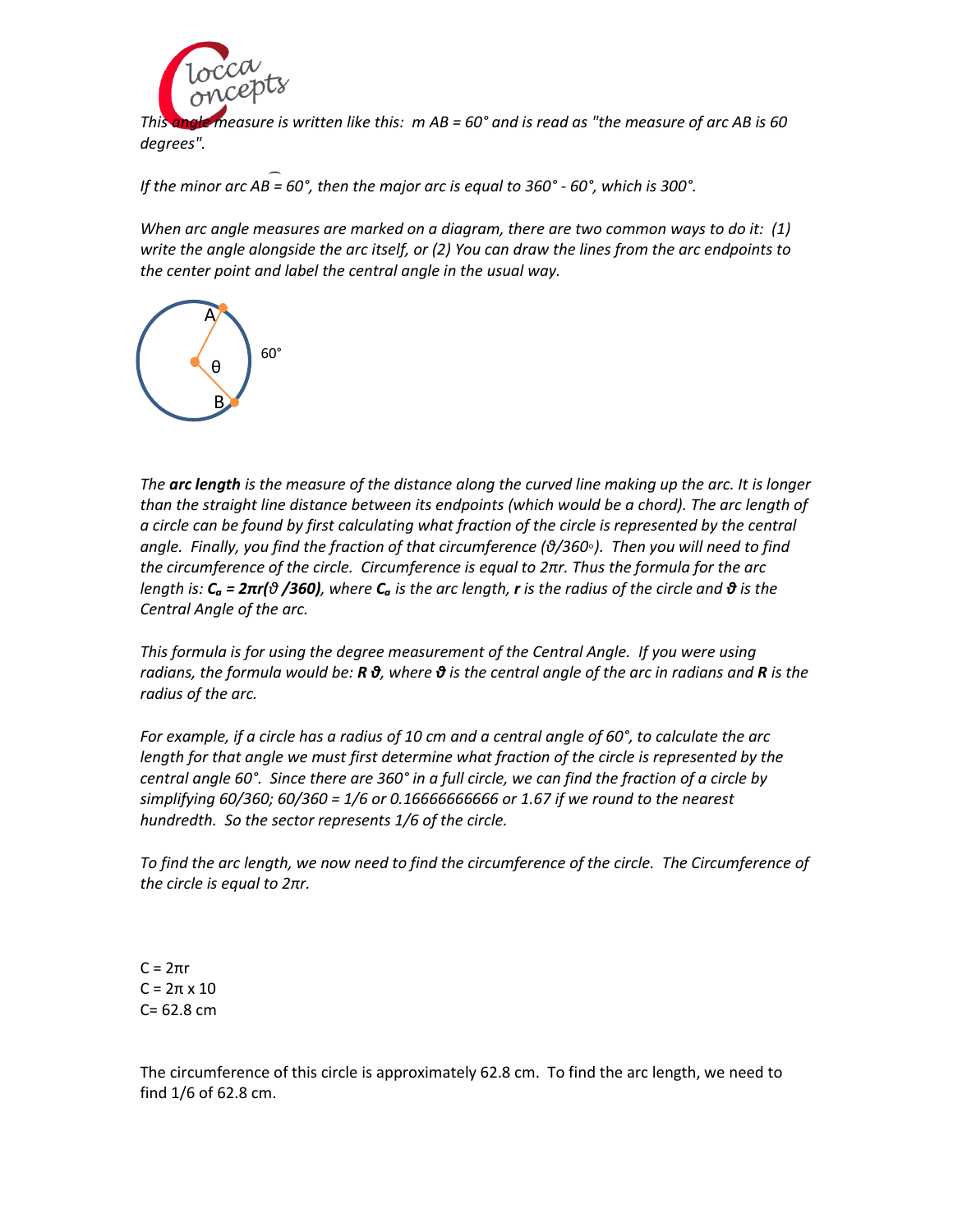

Thus the arc length formed by this central angle is approximately 10.5 cm.

To make this process quicker, you can refer to the formula used to determine the arc length formed by a central angle:

**C**<sub>a</sub> =  $2\pi$ **r**( $\theta$  **/360**), where **C**<sub>a</sub> is the arc length, **r** is the radius of the circle and **θ** is the Central Angle of the arc.



The **radian** is a unit of measure for angles used mainly in trigonometry. It is used instead of degrees. Whereas a full circle is 360 degrees, a full circle is just over 6 radians. A radian is defined by an arc of a circle. The length of the arc is equal to the radius of the circle. Because of this, the radian is a fixed size no matter what the size of the circle is. Recall that the circumference of a circle is  $2\pi R$ , so that means there are  $2π$ , or roughly 6.28 radians in a full circle. Because a full circle is also exactly 360°, each radian comes out to approximately 57.296°.

| <b>Degrees</b> | Radians<br>(exact) | <b>Radians</b><br>(approx) |
|----------------|--------------------|----------------------------|
| 30°            | $\pi/6$            | 0.524                      |
| $45^{\circ}$   | $\pi/4$            | 0.785                      |
| 60°            | $\pi/3$            | 1.047                      |
| 90°            | $\pi/2$            | 1.571                      |
| $180^\circ$    | π                  | 3.142                      |
| $270^\circ$    | $3\pi/2$           | 4.712                      |
| 360°           | 2π                 | 6.283                      |

### **Example: How Many Radians in a [Full Circle?](http://www.mathsisfun.com/geometry/full-rotation.html)**

Imagine you cut up pieces of string exactly the length from the **center of a circle to its edge** ...... how many pieces do you need to go **around the edge** of the circle?

Answer: 2**π** (or about **6.283** pieces of string).

*Converting Between Radians and Degrees*

Each of radians and degrees has its place. If you're describing directions to me, I'd really rather you said, "Turn sixty degrees to the right when you pass the

orange mailbox", rather than, "Turn one-third πradians" at that point. However, if I need to find the area of a sector of a circle, I'd rather you gave me the numerical radian measure that I can plug directly into the formula, rather than the degree measure that I'd have to convert first.

But you won't always be given angle measures in the form you'd prefer, so you'll need to be able to convert between radians and degrees. To do this, you'll use the fact that 360° is "once around", and so is 2π. However, you'll use this fact in the form of the somewhat simplified correspondence of 180° to π.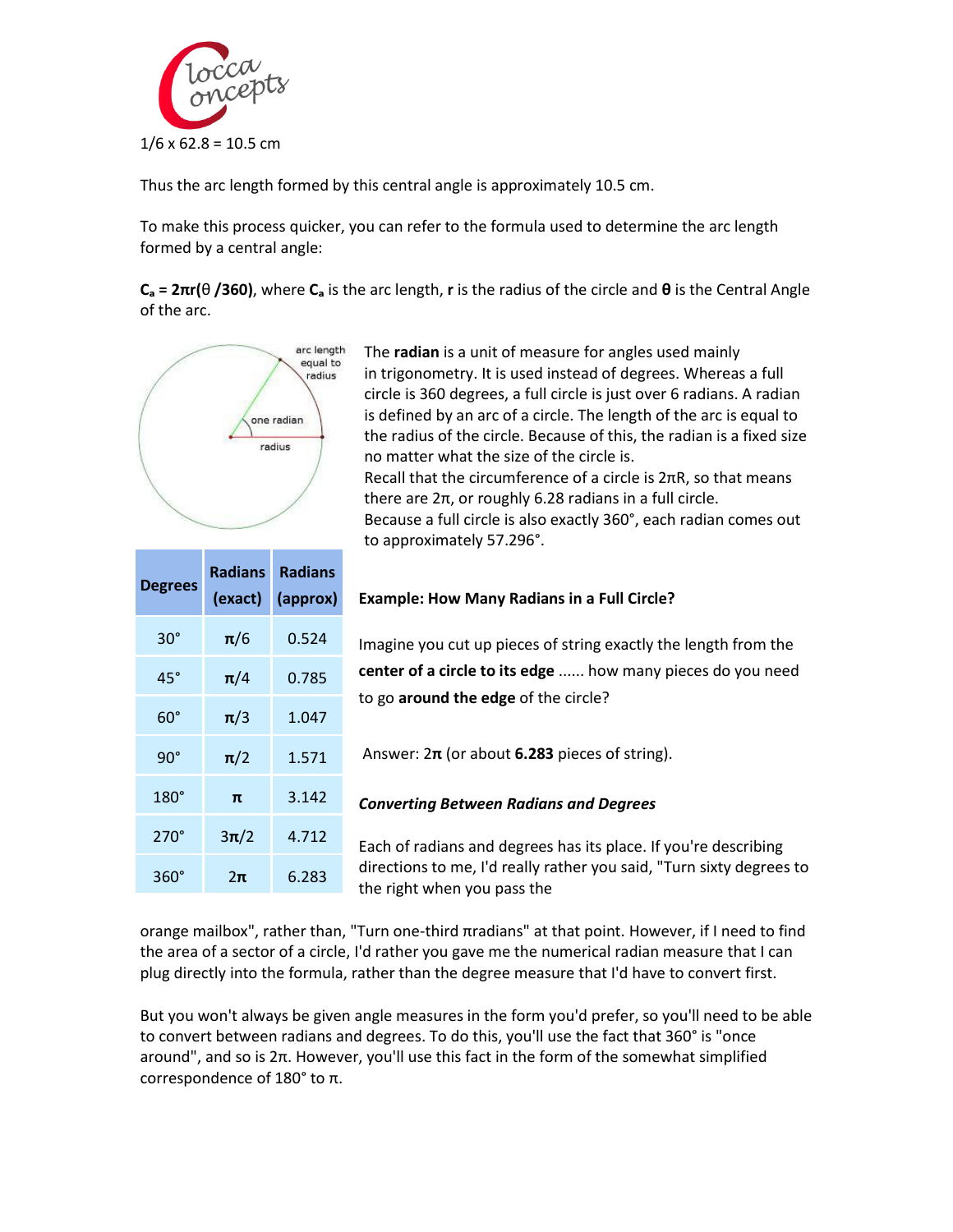

Since 180 $^{\circ}$  equates to  $\pi$ , then:

$$
\frac{270}{1} \times \frac{\pi}{180} = \frac{3270}{1} \times \frac{\pi}{1802} = \frac{3\pi}{2}
$$

$$
3\pi
$$

**The equivalent angle is** 

π **Convert radians to degrees.**

$$
\frac{\pi}{6} \times \frac{180}{\pi} = \frac{\cancel{\pi}}{18} \times \frac{180^{30}}{\cancel{\pi}} = 30
$$

**The equivalent angle is 30°**

### *Activity Follow-Up & Extensions:*

- 1. Have Students begin with Lesson Cards 7 11 (Radians, Central Angles & Inscribed Angles, Naming Circles, Angles, & Arcs, Arc of a Circle & Arc Length.
- 2. Have Students begin Command Cards Level Purple (Central Angles & Arc Length).

*Presentation III: Area of Sectors & Segments*



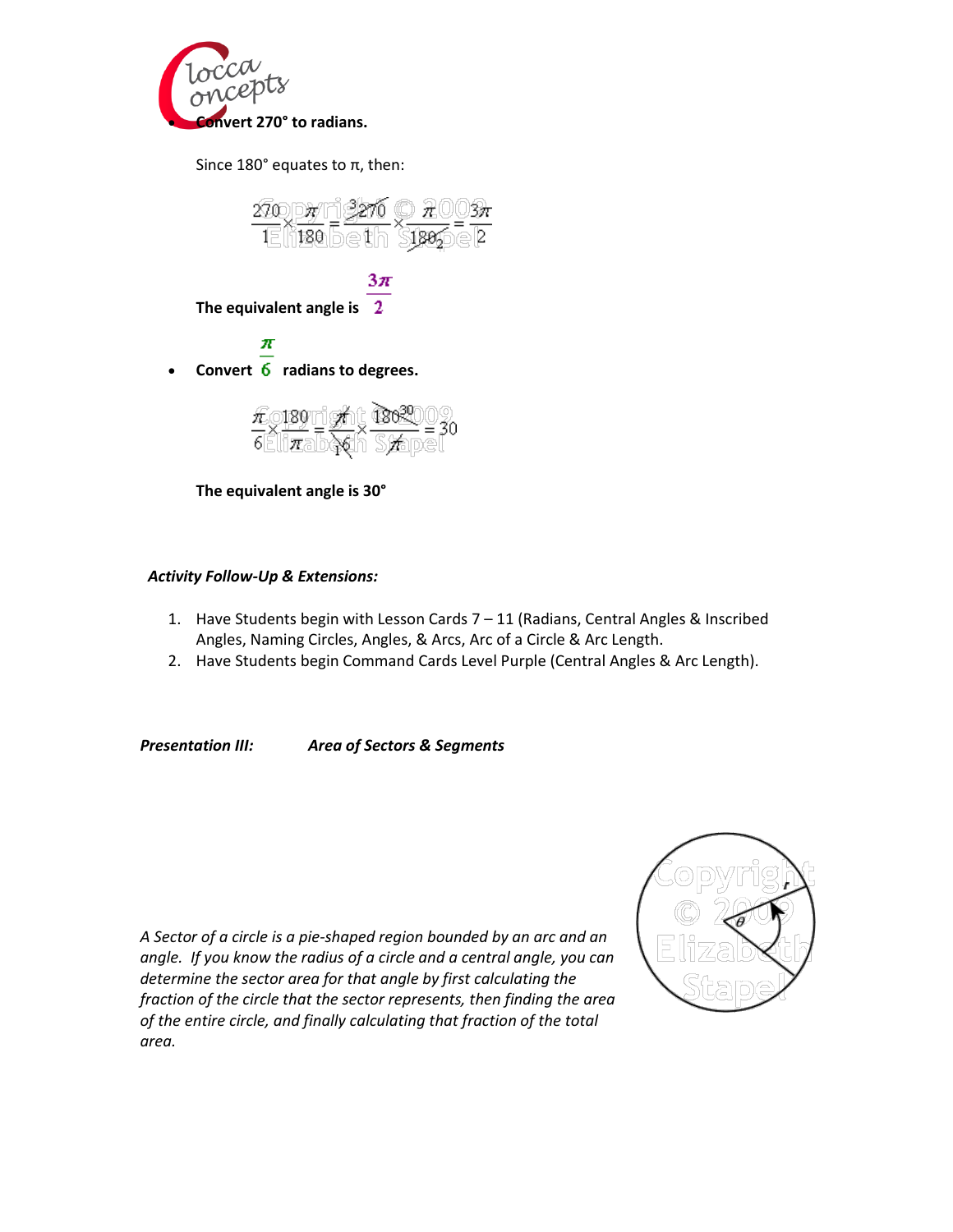

*The area A of a circle with radius r is given by A = πr 2 . The circumference C of that same circle is given by C = 2πr. But these are the formulas for the entire circle. Sometimes you will need to work with just a portion of a circle's revolution, or with many revolutions of the circle.*

*If you start with a circle with a marked radius line, and turn the circle a bit, the angle marked off by the original and final locations of the radius line is the "subtended" angle of the "sector", the sector being the pie-wedge-shaped section of the circle. This angle can also be referred to as the "central" angle.*

*What is the area A of the sector subtended by the marked central angle θ? What is the length s of the arc, being the portion of the circumference subtended by this angle?*

To determine these values, take a closer look at the area and circumference formulas. The area and circumference are for the entire circle, one full revolution of the radius line. The subtended angle for "one full revolution" is 2π. So the formulas for the whole circle can be restated as:

$$
A = \left(\frac{2\pi}{2}\right)r^2
$$

$$
C = \left(2\pi\right)r
$$

*For example, if we use a circle with the radius of 10cm and a central angle of 60 °, we can determine the sector area by first finding the fraction of the circle, which we calculated earlier to be 1/6 and then calculating the area of the entire circle. The area of the circle is equal to*  $πr²$ *. Thus the area of the entire circle is:*

 $A = \pi r^2$ *A= π x 10² A = 3.14 x 100 A = 314 cm²*

*Now we just need to find 1/6 of 314 cm² to determine the area of the sector formed by this central angle.* 

*1/6 x 314 = 52.3 cm²*

*The area of the sector formed by the central angle is about 52.3 cm².* 

*The formula used to determine the sector area for any central angle is* 

# *Aṣ =(θ/360°)πr²,*

*where Aṣ is the area of the sector and r is the radius of the circle.*

*If you do not know the central angle, you can then use the arc length to determine the area of a sector using the formula:*

*Aṣ = (Cṣ/2πr)π²,*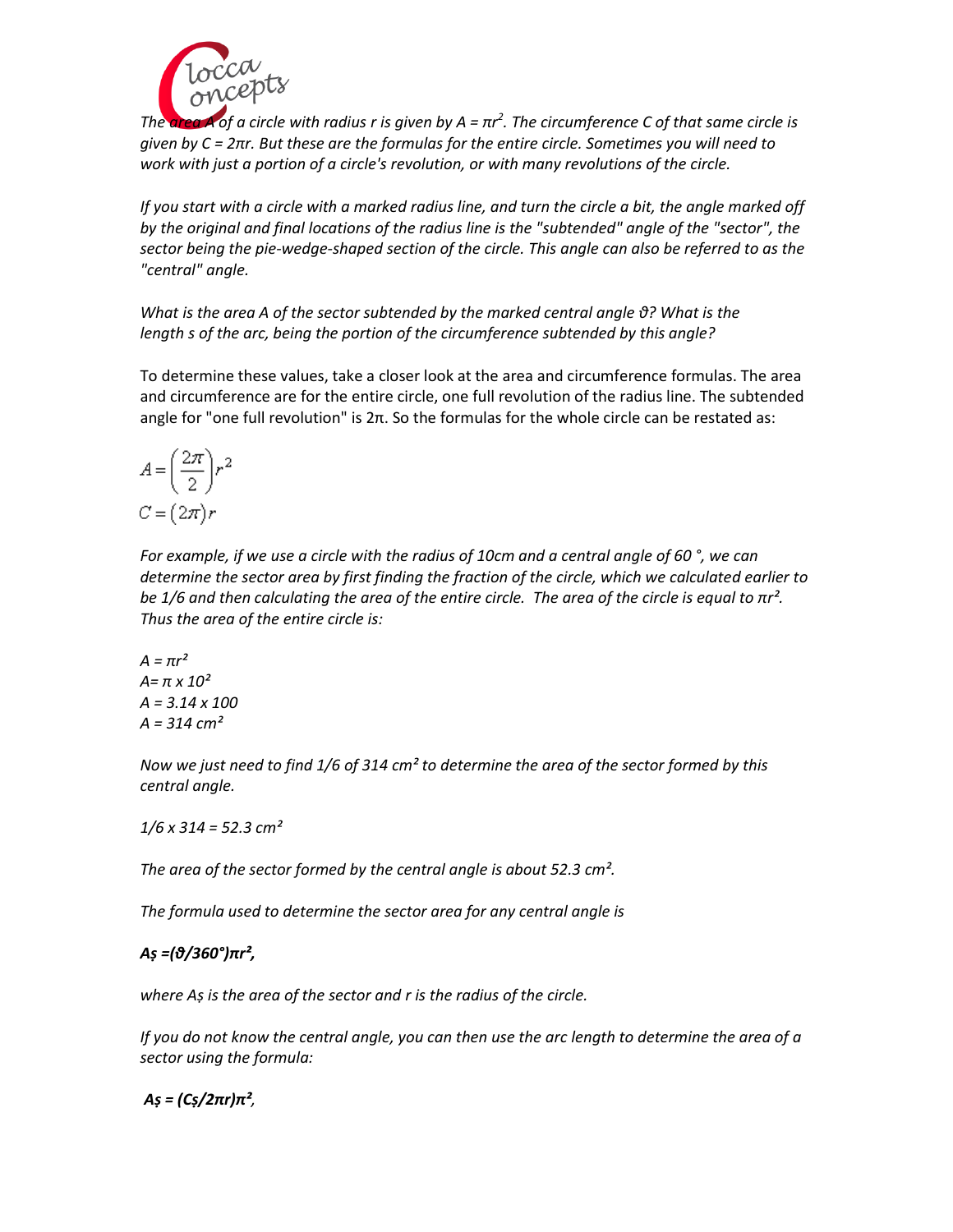

*where Cṣ is the arc length and r is the radius.*

While a sector looks like a "pie" slice, a **segment** looks like the "pie" slice with the triangular portion cut off. The segment is only the small partially curved figure left when the triangle is removed.



A **chord** of a circle divides the circle into two regions, which are called the **segments** of the circle. The **minor segment** is the region bounded by the chord and the minor arc intercepted by the chord.

The **major segment** is the region bounded by the chord and the major arc intercepted by the chord.

The area of a circle segment is the area of a sector minus the

area of the triangle.

*To compute the area of a segment, just subtract the area of the triangle from the area of the sector :*

*Area of a sector: Aṣ =(θ/360°)πr²(if Central Angle is known) or Aṣ = (Cṣ/2πr)π²(if Arc Length is known) Area of a Triangle: ½bh*

*Activity Follow-Up & Extensions*

- 1. Have Students begin with Lesson Cards 12 13(Area of a Sector, Area of a Segment)
- 2. Have Students begin Command Cards Blue (Arc Length, Sectors, & Segments).

*Presentation V: Tangents* 

A **tangent** to a **circle** is perpendicular to the radius at the point of tangency. This is a very useful property when the radius that connects to the point of tangency is part of a right angle, because the trigonometry and the Pythagorean Theorem apply to right triangles.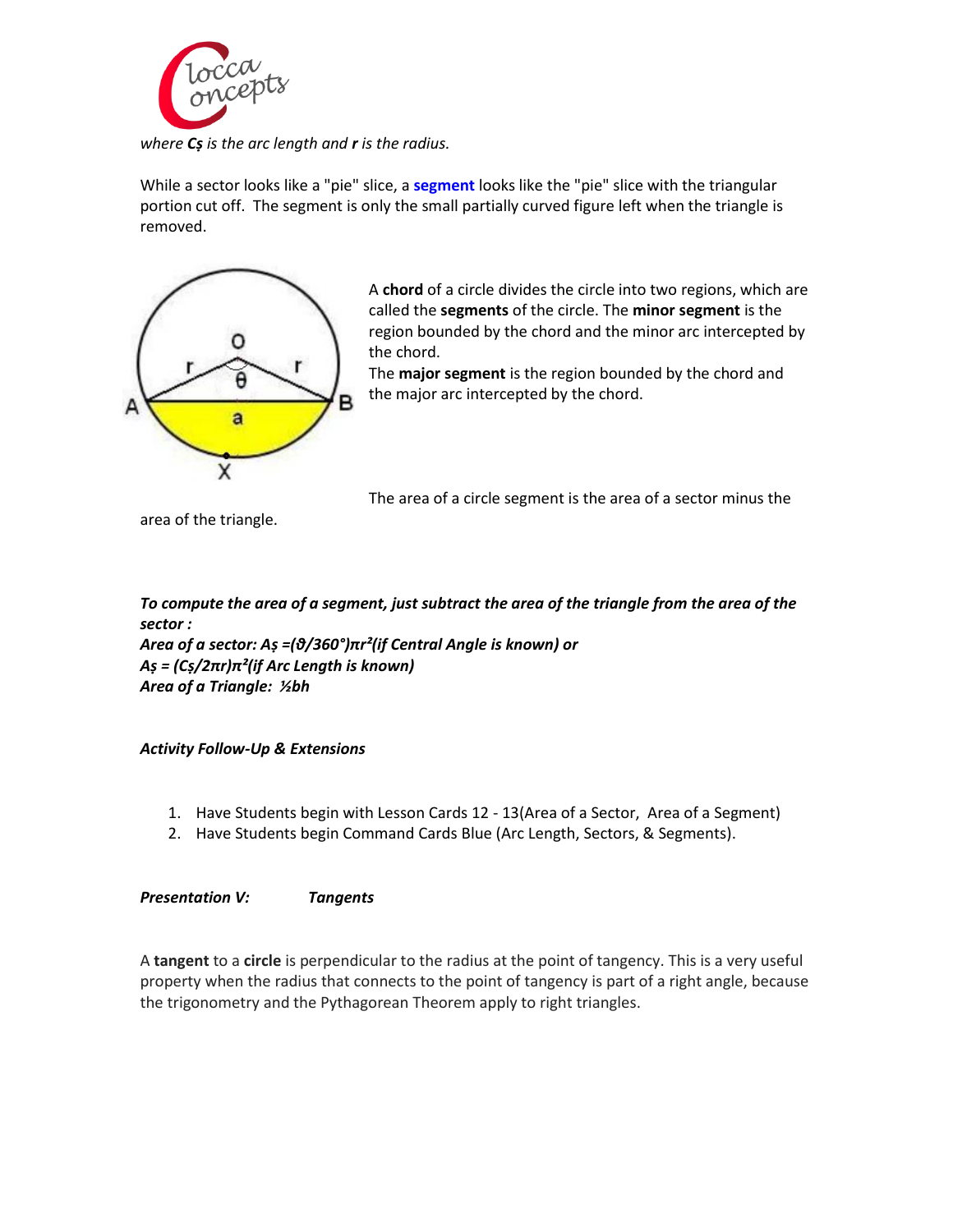

If a line is tangent to a circle, it is perpendicular to the radius drawn to the point of tangency.



Theorem 2:

Tangent segments to a circle from the same external point are congruent.





Common tangents are lines or segments that are tangent to more than one circle at the same time.



**4 Common Tangents** 2 external tangents (blue) 2 internal tangents (black)



**3 Common Tangents** 2 external tangents (blue) 1 internal tangent (black)